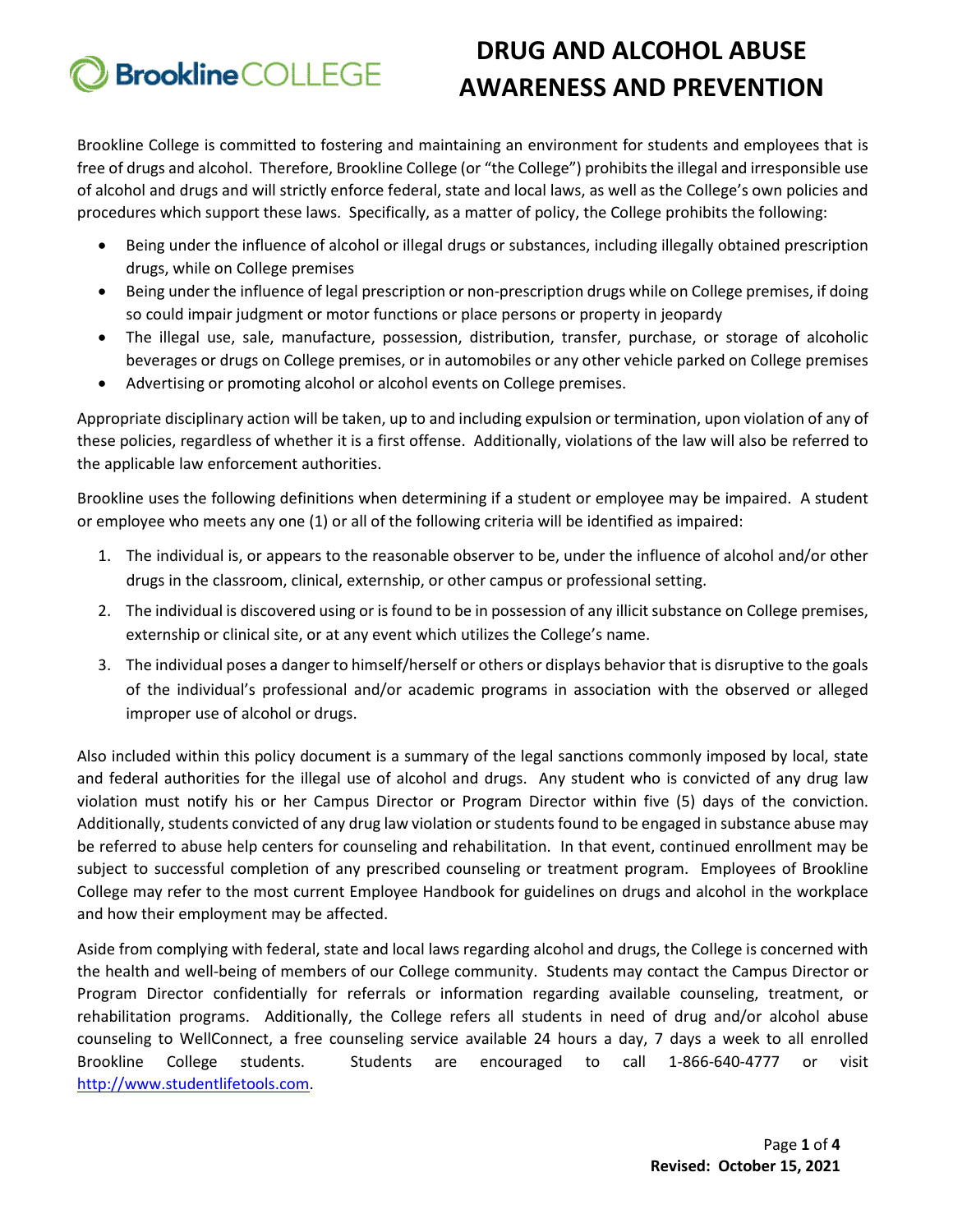**Brookline** COLLEGE

# **DRUG AND ALCOHOL ABUSE AWARENESS AND PREVENTION**

## **SUMMARY OF LEGAL SANCTIONS RELATING TO SUBSTANCE ABUSE**

The illegal use of drugs or alcohol is a serious crime under federal, state and local laws. In every state, it is unlawful to sell, furnish, or provide alcohol to a person under the age of 21. Additionally, the possession of alcohol by anyone under the age of 21 in a public place or a place open to the public is generally illegal. Driving while under the influence of drugs and/or alcohol is also illegal, regardless of age. State laws also prohibit the unlawful possession, distribution, and use of controlled substances and drugs, as defined in each jurisdiction.

Federal laws also prohibit the unlawful possession, distribution and use of controlled substances and drugs, which includes making it a crime to possess drugs (including in your car, backpack, purse, or home), to hold someone else's drugs, or to be in a home or place where individuals are using drugs.

Our campus communities should be aware of the serious legal penalties imposed for convictions in cases of alcohol or drug abuse. These convictions may lead to imprisonment, fines, and community service. Additionally, courts do not suspend prison sentences so that convicted persons can attend school or continue with employment. Offenses are designated as either misdemeanors or felonies, depending on the type of offense and the substances that were involved. Specific sanctions under federal, state and/or local laws include, but are not limited to, the following:

- Prison sentence
- Monetary fines
- Mandated community service
- Seizure of property
- Suspension, revocation or denial of a driver's license

An individual convicted of drug possession under state or federal laws are ineligible for federal loans and grants for up to one (1) year after the first conviction and five (5) years after the second. Additionally, an individual who is convicted of a felony may also experience significant difficulty in obtaining or maintaining employment. Under federal laws, distribution of drugs to individuals under the age of 21 is punishable by twice the normal penalty with a mandatory one (1) year in prison. Federal laws set substantially higher prison sentences for the manufacture and distribution of drugs if death or serious injury results from the use of the substance.

## **DRUG AND ALCOHOL ABUSE PREVENTION AND AVAILABLE RESOURCES**

As indicated earlier, students are urged to call 1-866-640-4777 or visi[t http://www.studentlifetools.com](http://www.studentlifetools.com/) for help in dealing with drug and/or alcohol abuse and/or addiction. In addition, there are many organizations which offer drug and alcohol abuse education and prevention programs, some of which are listed on the next page. The College recommends that anyone who detects definitive signs of substance abuse in another student or employee should contact management. If management determines that a student or employee is in need of assistance, he or she may be counseled to seek assistance through the WellConnect counseling service provided for all enrolled students or referred to outside agencies, such as those listed on the next page. All referrals made by the College will remain confidential.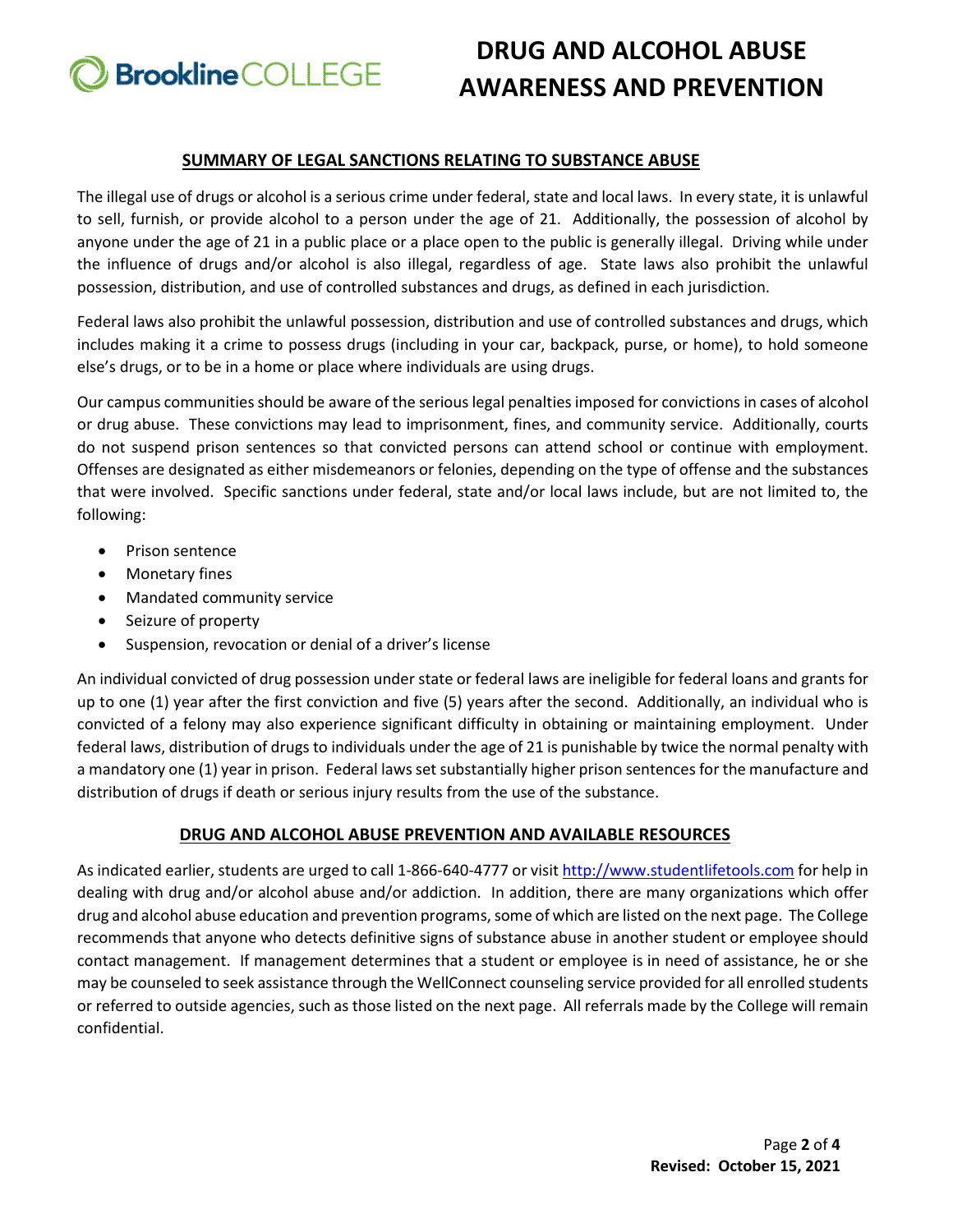

# **DRUG AND ALCOHOL ABUSE AWARENESS AND PREVENTION**

## **ABUSE PREVENTION RESOURCES**

- Sober Solutions, 1-888-762-3730,<http://www.sober-solutions.com/>
- National Alcoholism and Substance Abuse Info Center, 1-800-784-6776[, http://www.addictioncareoptions.com/](http://www.addictioncareoptions.com/)
- The Treatment Helpline, 1-866-949-7195[, https://thetreatmenthelpline.com](https://thetreatmenthelpline.com/)
- Al-Anon Family Groups, 1-888-425-2666[, http://www.al-anon.org/](http://www.al-anon.org/)

## **HEALTH RISKS ASSOCIATED WITH ALCOHOL AND DRUG ABUSE**

Alcohol and drugs are toxic substances which affect the mind, body and spirit. Excessive drinking can cause health risks which include damage to your body organs, impaired physiological responses, mental and emotional disorders, and in very high doses, respiratory depression and death. Drug abuse is dangerous and can lead to psychosis, convulsions, coma and death. Continuous use of drugs can lead to organ damage, mental illness, and malnutrition. The chart below sets out in more detail health risks associated with different forms of substance abuse:

## **Alcohol**

Alcohol consumption causes marked changes in behavior. Even small amounts of alcohol can significantly impair judgment, reaction time and coordination needed to safely operate equipment or drive a car. Signs and symptoms of abuse include: dulled mental processes, lack of coordination, slow reaction time, poor judgment, and reduced inhibitions. Low to moderate doses of alcohol may increase the incidence of aggressive acts. Moderate to high doses of alcohol cause marked impairments in higher mental functions, severely altering a person's ability to learn and remember information. Very high doses cause respiratory depression and death. Long-term consumption of large quantities of alcohol, particularly when combined with poor nutrition, can also lead to permanent damage to vital organs such as the brain and the liver.

## **Marijuana**

All forms of marijuana have negative physical and mental effects. Research also shows that people do not retain knowledge when they are "high." Motivation and cognition may be altered, making the acquisition of new information difficult. Marijuana can also produce paranoia and psychosis. Because users often inhale the unfiltered smoke deeply and then hold it in their lungs as long as possible, marijuana is damaging to the lungs and pulmonary system. Marijuana smoke contains more cancer causing agents than tobacco smoke. Long-term users of marijuana may develop tolerance levels requiring more and more marijuana to achieve the same "high."

## **Inhalants**

Inhalants are mood-altering substances that are voluntarily inhaled. Because they are common products, inhalants often are a person's first attempt at "getting high." Inhaling solvents allows the substance to reach the bloodstream quickly. The immediate negative effects of inhalants include: nausea, sneezing, coughing, nosebleeds, fatigue, poor coordination, and loss of appetite. Deeply inhaling the vapors, or using large amounts over a short time, may result in disorientation, violent behavior, unconsciousness, or death. High concentrations of inhalants can cause suffocation by displacing the oxygen in the lungs or depressing the central nervous system to the point that breathing stops.

## **Cocaine**

Cocaine is the most potent stimulant of organic origin and the most widely used. Cocaine is a powerfully addictive drug leading to physical and psychological dependence. Signs and symptoms of use include: dilated pupils, increased pulse rate, elevated blood pressure, insomnia, loss of appetite, tactile hallucinations, paranoia, seizures, anxiety, mood swings, and difficulty in concentration. Immediate effects include dilated pupils and elevated blood pressure, heart rate, respiratory rate and body temperature. In addition, cocaine use can lead to death by cardiac arrest or respiratory failure. Chronic use can ulcerate the mucous membrane of the nose. Using contaminated needles to inject cocaine or other substances can transmit HIV and cause HIV/AIDS, hepatitis and other diseases.